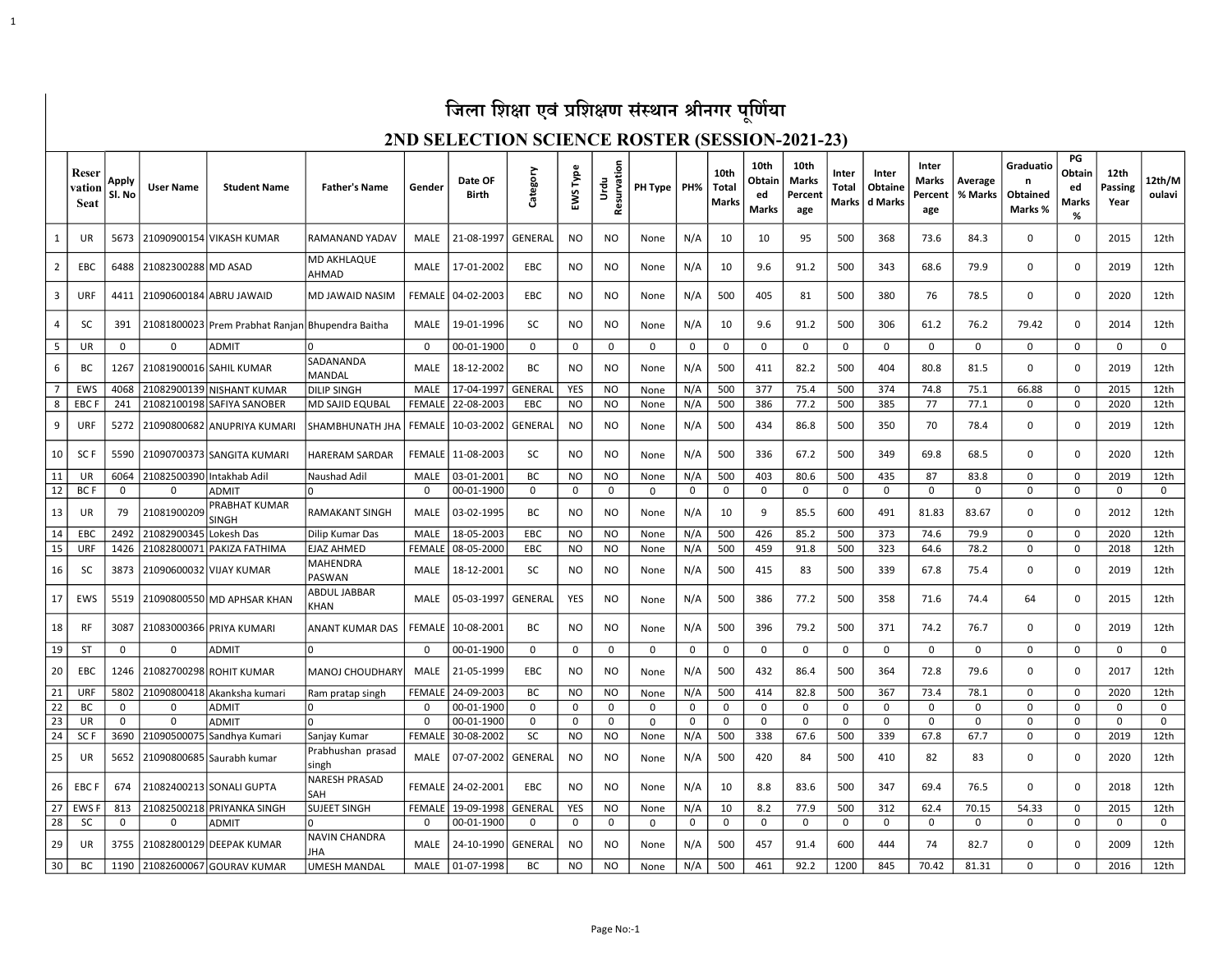# जिला शिक्षा एवं प्रशिक्षण संस्थान श्रीनगर पूर्णिया

2

#### 2ND SELECTION SCIENCE ROSTER (SESSION-2021-23)

|    | Reser<br>vation<br><b>Seat</b> | Apply<br>Sl. No | <b>User Name</b>         | <b>Student Name</b>            | <b>Father's Name</b>           | Gender        | Date OF<br><b>Birth</b> | Category  | EWS Type       | Resurvation<br>Urdu | PH Type   PH% |          | 10th<br><b>Total</b><br><b>Marks</b> | 10th<br>Obtain<br>ed<br>Marks | 10th<br>Marks<br>Percent<br>age | Inter<br>Total<br>Marks | Inter<br>Obtaine<br>d Marks | Inter<br>Marks<br>Percent<br>age | Average<br>% Marks | Graduatio<br>n<br>Obtained<br>Marks % | PG<br>Obtain<br>ed<br>Marks<br>% | 12th<br>Passing<br>Year | 12th/M<br>oulavi |
|----|--------------------------------|-----------------|--------------------------|--------------------------------|--------------------------------|---------------|-------------------------|-----------|----------------|---------------------|---------------|----------|--------------------------------------|-------------------------------|---------------------------------|-------------------------|-----------------------------|----------------------------------|--------------------|---------------------------------------|----------------------------------|-------------------------|------------------|
| 31 | UR                             | 3905            | 21090600087 AJAY GUPTA   |                                | SHANKAR PRASAD<br><b>GUPTA</b> | MALE          | 01-03-1999              | <b>BC</b> | N <sub>O</sub> | N <sub>O</sub>      | None          | N/A      | 10                                   | 10                            | 95                              | 500                     | 351                         | 70.2                             | 82.6               | 0                                     | $\Omega$                         | 2017                    | 12th             |
| 32 | EBC                            | 248             |                          | 21081900261 PAWAN KUMAR        | VINOD SAH                      | MALE          | 02-02-2000              | EBC       | <b>NO</b>      | NO.                 | None          | N/A      | 10                                   | 10                            | 95                              | 500                     | 319                         | 63.8                             | 79.4               | 59.13                                 | $\mathbf 0$                      | 2016                    | 12th             |
| 33 | URF                            | 7194            |                          | 21090901346 PREETI KUMARI      | NILESH KUMAR                   | <b>FEMALE</b> | 15-10-2002              | ВC        | NO.            | NO.                 | None          | N/A      | 500                                  | 373                           | 74.6                            | 500                     | 405                         | 81                               | 77.8               | $\Omega$                              | $\Omega$                         | 2020                    | 12th             |
| 34 | <b>SC</b>                      | 0               | 0                        | <b>ADMIT</b>                   | U                              | 0             | 00-01-1900              | 0         | 0              | 0                   | 0             | 0        | $\mathbf 0$                          | $\mathbf 0$                   | 0                               | 0                       | $\mathbf 0$                 | 0                                | $\mathbf 0$        | 0                                     | $\mathbf 0$                      | $\mathbf 0$             | $\mathbf 0$      |
| 35 | UR                             | 569             | 21082400168 ANSH RAJ     |                                | <b>TARUN KUMAR</b><br>SINGH    | MALE          | 30-08-2003              | GENERAL   | NO.            | <b>NO</b>           | None          | N/A      | 500                                  | 425                           | 85                              | 500                     | 400                         | 80                               | 82.5               | 0                                     | $\Omega$                         | 2020                    | 12th             |
| 36 | EBC                            | 3039            | 21090200260              | RAGHUVAR KUMAR<br>SHARMA       | YOGENDRA SHARMA                | MALE          | 01-08-2000              | EBC       | NO             | NO.                 | None          | N/A      | 500                                  | 400                           | 80                              | 500                     | 393                         | 78.6                             | 79.3               | 0                                     | $\Omega$                         | 2019                    | 12th             |
| 37 | EWS                            | 2408            |                          | 21083100184 PIYUSH PRATIK      | AMRENDRA KUMAR<br><b>SINGH</b> | MALE          | 18-06-1998              | GENERAL   | YES            | NO.                 | None          | N/A      | 10                                   | 8.6                           | 81.7                            | 500                     | 334                         | 66.8                             | 74.25              | 0                                     | n                                | 2015                    | 12th             |
| 38 | <b>BCF</b>                     | 6173            |                          | 21082000246 PUJA JAISWAL       | BAIDHNATH<br><b>JAISWAL</b>    |               | FEMALE 05-02-1998       | ВC        | NO.            | N <sub>O</sub>      | None          | N/A      | 10                                   | 9.4                           | 89.3                            | 500                     | 323                         | 64.6                             | 76.95              | $\mathbf 0$                           | $\Omega$                         | 2015                    | 12th             |
| 39 | URF                            | 0               | 0                        | <b>ADMIT</b>                   | $\Omega$                       | $\Omega$      | 00-01-1900              | 0         | 0              | 0                   | $\mathbf 0$   | 0        | 0                                    | 0                             | 0                               | 0                       | $\mathbf 0$                 | 0                                | 0                  | $\mathbf 0$                           | $\Omega$                         | $\mathbf 0$             | 0                |
| 40 | SC <sub>F</sub>                | $\Omega$        | $\Omega$                 | <b>ADMIT</b>                   | O                              | $\Omega$      | 00-01-1900              | 0         | $\Omega$       | 0                   | $\Omega$      | $\Omega$ | $\Omega$                             | 0                             | 0                               | $\Omega$                | $\Omega$                    | 0                                | 0                  | 0                                     | 0                                | $\Omega$                | $\Omega$         |
| 41 | UR                             | 574             | 21082400134              | <b>SIFAT AHMAD</b>             | ZAKI AHMAD                     | MALE          | 15-10-2002              | BC        | NO.            | NO                  | None          | N/A      | 10                                   | 10                            | 95                              | 600                     | 419                         | 69.83                            | 82.42              | $\Omega$                              | $\mathbf 0$                      | 2019                    | 12th             |
| 42 | <b>EBCF</b>                    | 4288            | 21090700183              | DARAKHSHAN<br><b>FATIMA</b>    | ALI REZA                       | <b>FEMALE</b> | 02-05-2003              | EBC       | NO.            | NO                  | None          | N/A      | 500                                  | 374                           | 74.8                            | 500                     | 390                         | 78                               | 76.4               | 0                                     | $\Omega$                         | 2020                    | 12th             |
| 43 | UR                             | 524             |                          | 21082400040 SIFAT AHMAD        | ZAKI AHMAD                     | MALE          | 15-10-2002              | ВC        | NO.            | NO.                 | None          | N/A      | 500                                  | 475                           | 95                              | 600                     | 419                         | 69.83                            | 82.42              | 0                                     | $\Omega$                         | 2019                    | 12th             |
| 44 | UR                             | $\Omega$        | $\Omega$                 | <b>ADMIT</b>                   |                                | $\Omega$      | 00-01-1900              | 0         | $\Omega$       | $\mathbf 0$         | 0             | 0        | $\Omega$                             | $\mathbf 0$                   | $\mathbf 0$                     | $\Omega$                | $\Omega$                    | 0                                | 0                  | 0                                     | $\Omega$                         | $\Omega$                | $\mathbf 0$      |
| 45 | URF                            | 6660            |                          | 21091000180 Rukhsar Bano       | MD NOORUL HODA                 | FEMALE        | 27-01-1998              | ВC        | NO.            | N <sub>O</sub>      | None          | N/A      | 10                                   | 9.8                           | 93.1                            | 500                     | 311                         | 62.2                             | 77.65              | 63.38                                 | $\Omega$                         | 2016                    | 12th             |
| 46 | BC                             | 1761            |                          | 21082800363 Ashish kumar mehta | Vikash mehta                   | MALE          | 26-06-1999              | ВC        | NO             | NO.                 | None          | N/A      | 500                                  | 412                           | 82.4                            | 500                     | 401                         | 80.2                             | 81.3               | 0                                     | $\Omega$                         | 2019                    | 12th             |
| 47 | EWS                            | 5489            |                          | 21090600098 Nilesh kashyap     | Dilip kumar mishra             | MALE          | 15-08-1998              | GENERAL   | YES            | NO.                 | None          | N/A      | 10                                   | 8.8                           | 83.6                            | 500                     | 317                         | 63.4                             | 73.5               | 58.87                                 | $\Omega$                         | 2016                    | 12th             |
| 48 | <b>SC</b>                      | 1795            | 21082400356 Sushil kumar |                                | Bhutay das                     | MALE          | 08-05-2002              | SC        | <b>NO</b>      | N <sub>O</sub>      | None          | N/A      | 500                                  | 354                           | 70.8                            | 500                     | 398                         | 79.6                             | 75.2               | 0                                     | 0                                | 2020                    | 12th             |
| 49 | URF                            | 6551            |                          | 21091000132 SHIVANI KUMARI     | SUBHASH CHANDRA<br>YADAV       | <b>FEMALE</b> | 05-01-2001              | ВC        | NO.            | <b>NO</b>           | None          | N/A      | 10                                   | 10                            | 95                              | 500                     | 301                         | 60.2                             | 77.6               | $\Omega$                              | $\Omega$                         | 2018                    | 12th             |
| 50 | EBC                            | 6495            | 21090901369 Md Khatib    |                                | Md Aslam                       | MALE          | 02-08-2001              | EBC       | NO.            | NO.                 | None          | N/A      | 10                                   | 9.6                           | 91.2                            | 500                     | 336                         | 67.2                             | 79.2               | 0                                     | $\Omega$                         | 2019                    | 12th             |
| 51 | UR                             | 0               | $\Omega$                 | <b>ADMIT</b>                   | O                              | $\mathbf 0$   | 00-01-1900              | 0         | 0              | $\mathbf 0$         | 0             | 0        | $\mathbf 0$                          | $\mathbf 0$                   | 0                               | $\mathbf 0$             | $\mathbf 0$                 | 0                                | $\mathbf 0$        | $\mathbf 0$                           | $\mathbf{0}$                     | $\mathbf 0$             | $\mathbf 0$      |
| 52 | RF                             | 4732            | 21090700591              | SHAKSHI KUMARI                 | <b>OMPRAKASH YADAV</b>         | <b>FEMALE</b> | 03-01-1998              | ВC        | NO.            | N <sub>O</sub>      | None          | N/A      | 500                                  | 399                           | 79.8                            | 500                     | 367                         | 73.4                             | 76.6               | 61.75                                 | $\Omega$                         | 2015                    | 12th             |
| 53 | UR                             | 6221            |                          | 21090900664 RITESH KUMAR       | PREM KUMAR SAH                 | MALE          | 10-03-1999              | ВC        | <b>NO</b>      | NO.                 | None          | N/A      | 10                                   | 9.6                           | 91.2                            | 500                     | 365                         | 73                               | 82.1               | 67.38                                 | $\Omega$                         | 2016                    | 12th             |
| 54 | EBC                            | 556             |                          | 21082100245 Manav Kumar Monu   | Manoj Kumar<br>Mandal          | MALE          | 01-02-2001              | EBC       | <b>NO</b>      | N <sub>O</sub>      | None          | N/A      | 10                                   | 9.7                           | 92.15                           | 500                     | 331                         | 66.2                             | 79.18              | 0                                     | $\Omega$                         | 2019                    | 12th             |
| 55 | URF                            | 0               | $\mathbf 0$              | <b>ADMIT</b>                   | O                              | $\mathbf 0$   | 00-01-1900              | 0         | $\mathbf 0$    | $\mathbf 0$         | 0             | $\Omega$ | $\mathbf 0$                          | $\mathbf 0$                   | $\mathbf 0$                     | $\mathbf 0$             | $\mathbf 0$                 | $\mathbf 0$                      | $\mathbf 0$        | $\Omega$                              | $\Omega$                         | $\mathbf 0$             | $\mathbf 0$      |
| 56 | <b>SC</b>                      | $\mathbf 0$     | $\Omega$                 | <b>ADMIT</b>                   | O                              | $\Omega$      | 00-01-1900              | 0         | $\mathbf 0$    | $\mathbf 0$         | 0             | 0        | $\mathbf 0$                          | $\mathbf 0$                   | $\mathbf 0$                     | $\mathbf 0$             | $\mathbf 0$                 | $\mathbf 0$                      | $\mathbf 0$        | $\Omega$                              | $\Omega$                         | $\Omega$                | $\mathbf 0$      |
| 57 | EWS                            | 394             | 21081900422              | MOHAMMAD KAIF                  | MOHAMMAD<br><b>FAROOQUE</b>    | <b>MALE</b>   | 02-05-1994              | GENERAL   | YES            | N <sub>O</sub>      | None          | N/A      | 500                                  | 402                           | 80.4                            | 500                     | 323                         | 64.6                             | 72.5               | $\Omega$                              | $\Omega$                         | 2012                    | 12th             |
| 58 | ВC                             | $\Omega$        | $\Omega$                 | <b>ADMIT</b>                   |                                | $\Omega$      | 00-01-1900              | 0         | $\Omega$       | 0                   | $\Omega$      | $\Omega$ | 0                                    | 0                             | 0                               | $\Omega$                | $\Omega$                    | 0                                | $\mathbf 0$        | 0                                     | $\Omega$                         | $\Omega$                | 0                |
| 59 | UR                             | 860             | 21082000174 PRINCE RAJ   |                                | JALDHAR YADAV                  | MALE          | 21-01-2002              | BC        | NO.            | NO.                 | None          | N/A      | 10                                   | 9.2                           | 87.4                            | 500                     | 384                         | 76.8                             | 82.1               | 0                                     | $\mathbf 0$                      | 2019                    | 12th             |
| 60 | <b>EBCF</b>                    | 684             |                          | 21082400419 SHAISTA PRAWEEN    | MD QUASIM                      | FEMALE        | 11-12-2002              | EBC       | NO.            | NO                  | None          | N/A      | 500                                  | 390                           | 78                              | 500                     | 373                         | 74.6                             | 76.3               | 0                                     | $\Omega$                         | 2020                    | 12th             |
| 61 | URF                            | 2838            |                          | 21090100389 SHALINI JOSHI      | UDAY KUMAR SINGH               | <b>FEMALE</b> | 10-08-2002              | EBC       | N <sub>O</sub> | N <sub>O</sub>      | None          | N/A      | 500                                  | 369                           | 73.8                            | 500                     | 405                         | 81                               | 77.4               | $\Omega$                              | $\Omega$                         | 2020                    | 12th             |